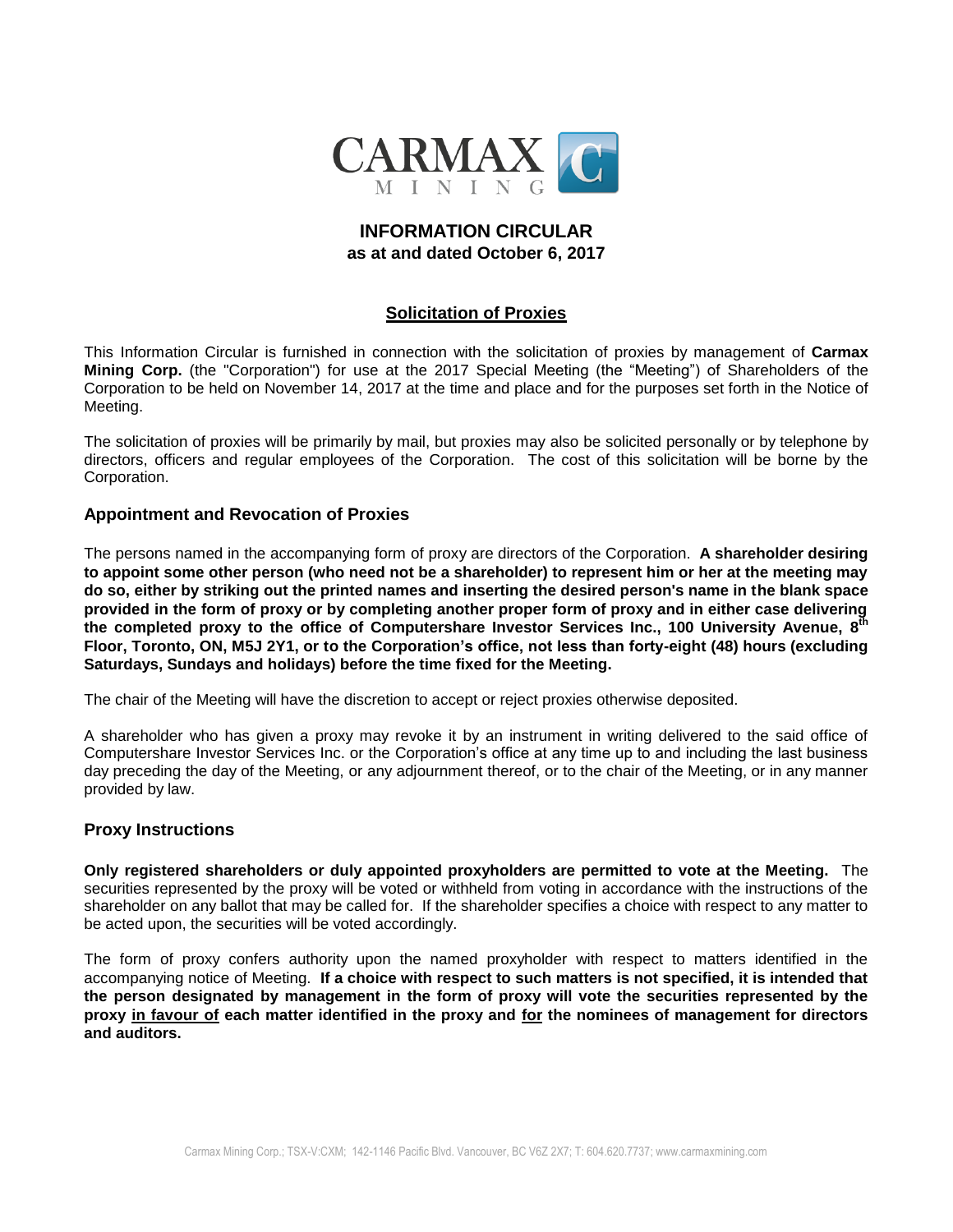**The proxy confers discretionary authority upon the named proxyholder with respect to amendments to or variations in matters identified in the accompanying Notice of Meeting and other matters which may properly come before the Meeting.** At the date of this Information Circular, management is not aware of any amendments, variations, or other matters which might be brought before the Meeting. If such should occur, the persons designated by management will vote thereon in accordance with their best judgment, exercising discretionary authority.

## **Non-Registered Holders**

**Only shareholder whose name appears on the records of the Corporation as the registered holder of shares or duly appointed proxyholders are permitted to vote at the Meeting.** Most shareholders of the corporation are "non-registered" shareholders because the shares they own are not registered in their names but instead are registered in the name of a nominee such as a brokerage firm through which they purchased the shares; a bank, trust company, trustee or administrator of self-administered TFSA's, RRSP's, RRIF's, RESP's and similar plans; or a clearing agency such as The Canadian Depository for Securities Limited (a "Nominee"). If you purchased your shares through a broker, you are likely an unregistered holder.

In accordance with securities regulatory policies, the Corporation has distributed copies of the Meeting materials, being the Notice of Meeting, this Information Circular and the Proxy, to the Nominees for distribution to nonregistered holders.

Nominees are required to forward the Meeting materials to non-registered holders to seek their voting instructions in advance of the Meeting. Shares held by Nominees can only be voted in accordance with the instructions of the non-registered holder. The Nominees often have their own form of proxy, mailing procedures and provide their own return instructions. If you wish to vote by proxy, you should carefully follow the instructions from the Nominee in order to ensure that your Shares are voted at the Meeting.

In addition, Canadian securities legislation now permits the Corporation to forward meeting materials directly to "non-objecting beneficial owners". These materials are being sent to both registered and non-objecting beneficial owners of the securities. If you are a non-registered owner, and the Corporation or its agent has sent these materials directly to you, your name, address and information about your holdings of securities have been obtained in accordance with applicable securities regulatory requirements from the Nominee holding securities on your behalf. By choosing to send these materials to you directly, the Corporation (and not the Nominee holding shares on your behalf) has assumed responsibility for: (i) delivering these materials to you; and (ii) executing your proper voting instructions. Please return your voting instructions as specified in the request for voting instructions.

## **Voting Securities and Principal Holders Thereof**

The voting securities of the Corporation consist of an unlimited number of common shares without par value. As at the date of this Information Circular, 110,242,525 common shares without par value were issued and outstanding, each such share carrying the right to one (1) vote at the Meeting. October 6, 2017 has been fixed in advance by the directors of the Corporation as the record date for the purpose of determining those shareholders entitled to receive notice of, and to vote at the Meeting.

To the knowledge of the directors and senior officers of the Corporation, the following are the only persons who beneficially own, directly or indirectly, or exercise control or direction over voting securities carrying more than 10% of the voting rights attached to the voting securities of the Corporation:

| Name                                  | <b>Number of Voting Securities</b> | <b>Percentage</b> |
|---------------------------------------|------------------------------------|-------------------|
| Northern Fox Copper Inc. <sup>1</sup> | 66,566,528                         | 60.38%            |

1. Northern Fox Copper Inc. is a wholly owned subsidiary of Copper Fox Metals Inc. a reporting issuer having its shares posted and called for trading on the TSX Venture Exchange. Elmer Stewart a director of the Corporation is also the sole director of Northern Fox Copper Inc.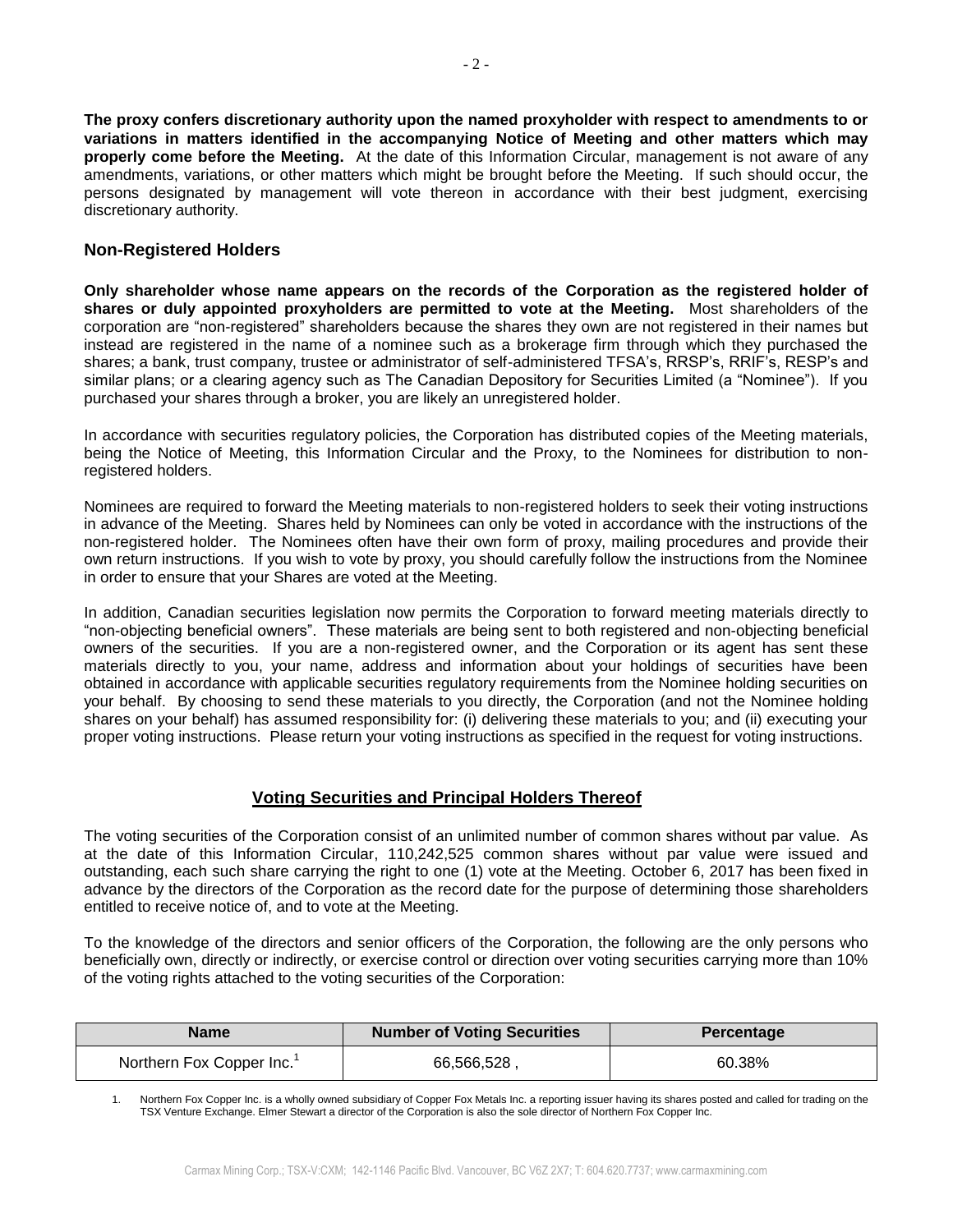## **PARTICULARS OF MATTERS TO BE ACTED UPON**

### **Approval of the Share Consolidation**

The Corporation is currently undertaking a reorganization of its affairs due to the existing market conditions and the Corporation's current trading price on the TSX Venture Exchange. As TSX policies require that equity financings must be made at a minimum price of \$0.05 per share, the Corporation's shares must be consolidated in order for the Corporation to be able to seek future financings. The Corporation is therefore proposing the share consolidation on a basis of issuing one (1) Post-Consolidated Common Share for every two (2) Pre-Consolidated Common Shares held bt shareholders prior to the Effective date of the Consolidation (the "Share Consolidation").

The principal effects of the Share Consolidation will be that the number of Common Shares issued and outstanding will be reduced from 110,242,525 Common Shares as of October 6, 2017 to approximately 55,121,262 Common Shares, following the Share Consolidation. The implementation of the Share Consolidation would not affect the shareholders' equity of the Corporation or any components of shareholders' equity as reflected on the Corporation's financial statements except to change the number of issued and outstanding Common Shares.

### **Special Resolution**

The text of the special resolution, that will be submitted to Shareholders at the Meeting, is set forth below. For the reason indicated above, the Board and management of the Corporation believe that the proposed Share Consolidation is in the best interest of the Corporation and, accordingly recommend that Shareholders vote FOR the special resolution. To be effective the Share Consolidation must be approved by not less than two-thirds (2/3) of the votes cast by holders of the Common Shares present in person or represented by proxy and entitled to vote at the Meeting.

### **BE IT RESOLVED THAT:**

- 1. The Corporation is hereby authorized to amend its issued capital to provide that:
	- a) the capital of the Corporation is altered by consolidating all of the issued and outstanding Common Shares of the Corporation on the basis of one (1) Post-Consolidated Common Share being issued for every two (2) Pre-Consolidated Common Shares outstanding prior to the effective date of the Share Consolidation; and
	- b) in the event the Share Consolidation would result in the issuance of a fractional Common Share, no fractional Common Share will be issued and any resulting fraction will be rounded down to the nearest whole number.
- 2. Any one (1) director or officer of the Corporation be authorized and directed for and in the name of and on behalf of the Corporation to execute, or cause to be executed, whether under the corporate seal of the Corporation or otherwise, and to deliver or cause to be delivered all such other documents and instruments required to be filed in order to give effect to the Share Consolidation, and to do or cause to be done all such other acts and things as in the opinion of such director or officer, may be necessary or desirable in order to carry out the intent of this special resolution, including without limitation, the determination of the effective date of the Share Consolidation.

#### **Management recommends that Shareholders vote FOR the adoption of the special resolution approving the Share Consolidation.**